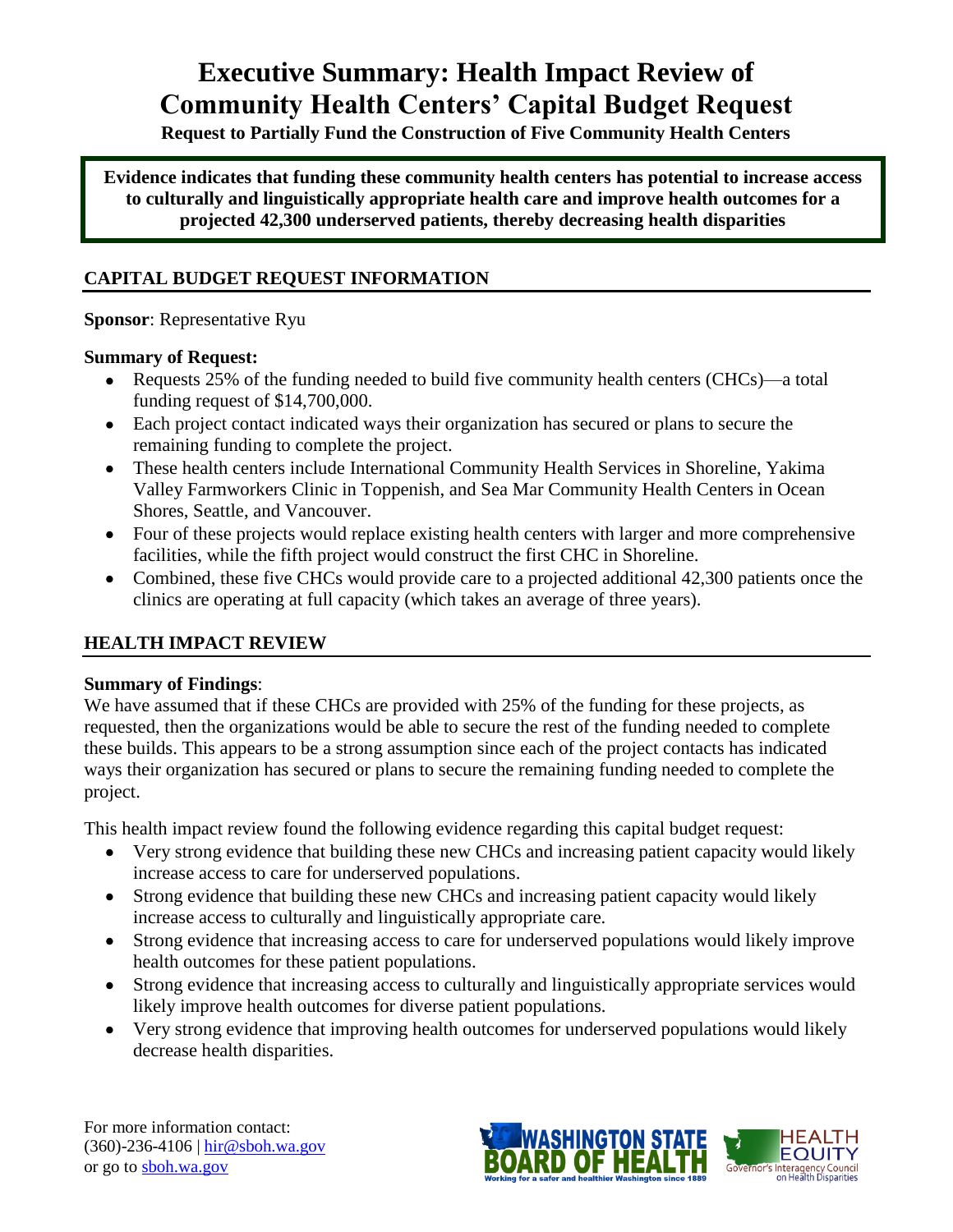# **Health Impact Review of Community Health Centers' Capital Budget Request**

**Request to Partially Fund the Construction of Five Community Health Centers**

# **February 20, 2014**

Author: Sierra Rotakhina Contributor/Reviewer: Christy Hoff Reviewer: Michelle Davis Reviewer: Timothy Grisham

# **Contents**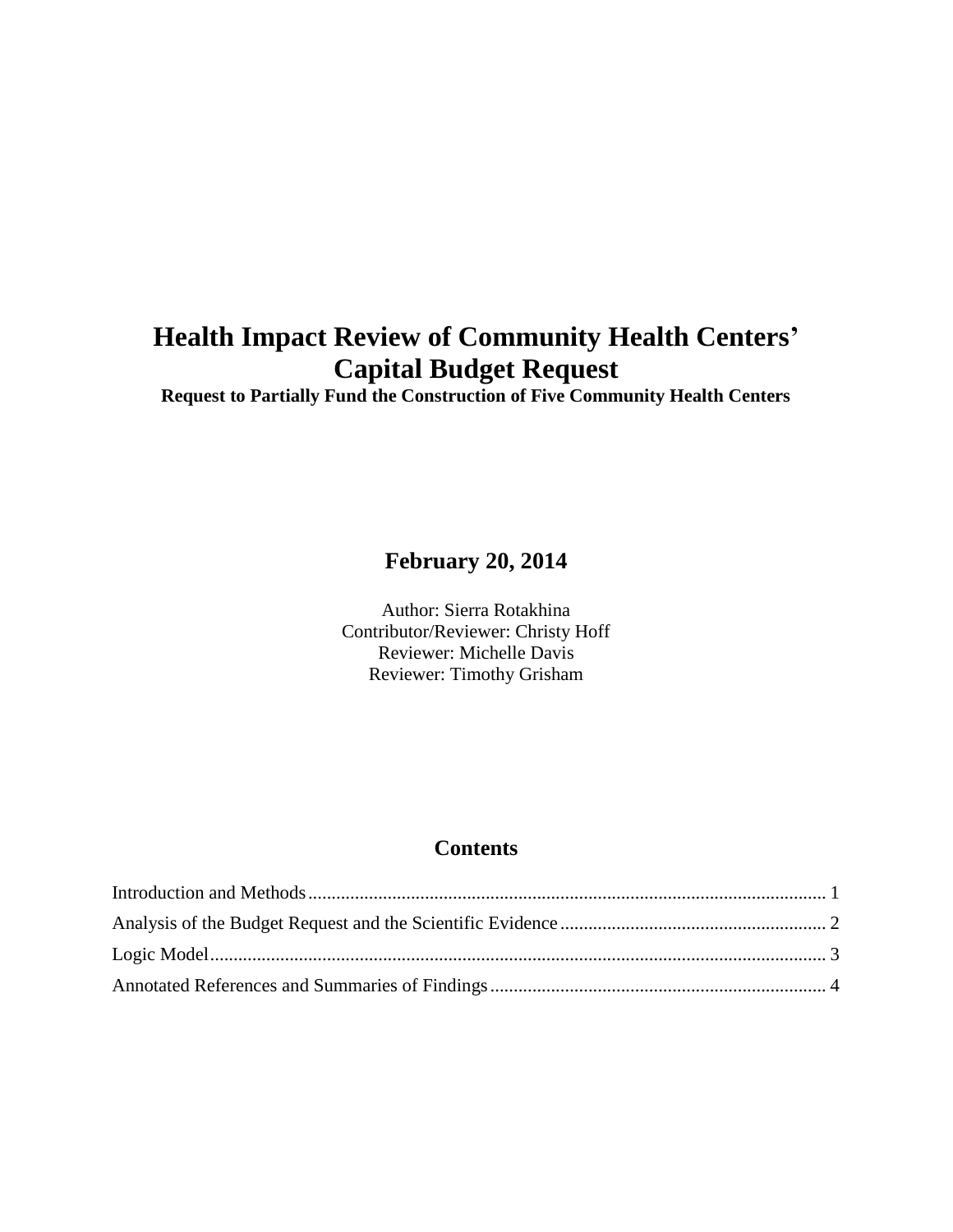# **Introduction and Methods**

<span id="page-2-0"></span>A health impact review is an analysis of how a proposed legislative or budgetary change will likely impact health and health disparities in Washington state [\(RCW 43.20.285\)](http://apps.leg.wa.gov/rcw/default.aspx?cite=43.20.285). For the purpose of this review ‗health disparities' have been defined as the differences in disease, death, and other adverse health conditions that exist between populations [\(RCW 43.20.270\)](http://apps.leg.wa.gov/rcw/default.aspx?cite=43.20.270). This document provides summaries of the evidence analyzed by State Board of Health staff during the health impact review of the Community Health Centers' Capital Budget Request.

Staff analyzed the content of the budget request and created a logic model depicting possible pathways leading from the request to health outcomes. Staff consulted with experts on health and conducted objective reviews of the literature for each component of the pathway using databases including PubMed and Google Scholar. In addition, in response to a request for data from State Board of Health staff, Community Health Services, Yakima Valley Farmworkers Clinic, and Sea Mar Community Health Centers provided data on patient demographics, clinic outcomes, and services provided.

The following pages provide:

- A detailed analysis of the budget request including a summary of the request and the logic model.
- Annotated references with summaries of the findings for each research question.

The logic model is presented both in text and through a flowchart (Figure 1). The logic model includes information on the strength of the evidence for each relationship. The strength-of-evidence has been defined using the following criteria:

- **Minimal evidence:** the literature review yielded only one study supporting the association, *or* the  $\bullet$ literature review yielded several studies supporting the association but also some studies which found no association or a negative relationship.
- **Some evidence:** the literature review yielded several studies supporting the association, but a large body of evidence was not established.
- **Strong evidence:** the literature review yielded a large body of evidence on the relationship (a majority of which supported the association) but the body of evidence contained some contradictory findings, did not incorporate the most robust study designs or data analysis, had significant but not meaningful results, or some combination of these. Any relationship where the language of the bill explicitly indicated that the work must be evidence-based was considered a strong connection.
- **Very strong evidence:** the literature review yielded a very large body of robust evidence supporting the association with few if any contradictory findings. The evidence indicates that the scientific community largely accepts the existence of the association.

The summaries in the reference list provide further explanations behind the strength-of-evidence assigned to each relationship in the pathway, including details on the breadth and robustness of the literature.

This review was subject to time constraints, which allowed for only a preliminary search of the evidence. The annotated references are only a representation of the evidence and provide examples of current research. In many cases only a few review articles or meta-analyses are referenced. One article may cite or provide analysis of dozens of other articles. Therefore the number of references included in the bibliography does not necessarily reflect the strength-of-evidence. In addition, some articles provide evidence for more than one research question so they appear more than once in the reference list.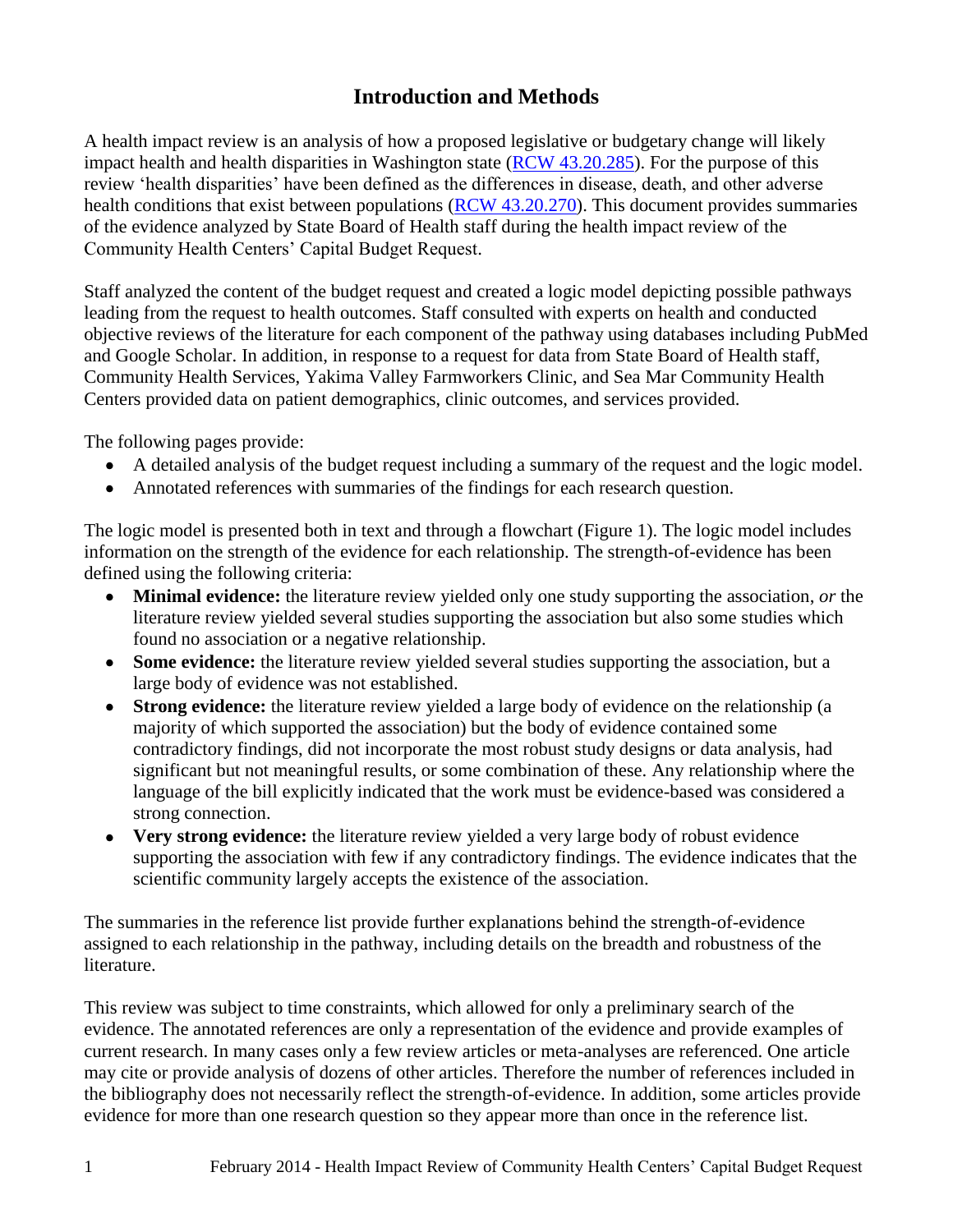# **Analysis of the Budget Request and the Scientific Evidence**

#### <span id="page-3-0"></span>*Summary of the Community Health Centers' Capital Budget Request*

- Requests 25% of the funding needed to build five community health centers (CHCs)—a total funding request of \$14,700,000.
- Each of the project contacts has indicated ways their organization has secured or plans to secure the remaining funding to complete the project.
- These health centers include International Community Health Services in Shoreline, Yakima Valley Farmworkers Clinic in Toppenish, and Sea Mar Community Health Centers in Ocean Shores, Seattle, and Vancouver.
- Four of these projects would replace existing health centers with larger and more comprehensive facilities, while the fifth project would construct the first CHC in Shoreline.
- Combined, these five CHCs would provide care to a projected additional 42,300 patients once the clinics are operating at full capacity (which takes an average of three years).

## *Health impact of the Community Health Centers' Capital Budget Request*

Evidence indicates that funding these CHCs has potential to increase access to culturally and linguistically appropriate health care and improve health outcomes for a projected 42,300 underserved patients, thereby decreasing health disparities.

#### *Pathways to health impacts*

The potential pathways leading from the capital budget request to decreased health disparities are depicted in Figure 1.We have assumed that if these CHCs are provided with 25% of the funding for these projects, as requested, then the organizations would be able to secure the rest of the funding to complete these builds. This appears to be a strong assumption since each of the project contacts has indicated how their organization has secured or plans to secure the remaining funding needed to complete the project. Evidence indicates that building these five health centers and increasing patient capacity has strong potential to improve access to care for underserved communities,  $17$  and to increase  $\frac{1}{2}$  access to culturally and linguistically appropriate care.<sup>8-14</sup> This increased access to culturally and linguistically appropriate care in turn has potential to improve health outcomes for underserved communities.15-26 Evidence shows that traditionally underserved communities such as low-income and communities of color are more likely to experience poor health outcomes; therefore improving health outcomes among these populations has potential to decrease health disparities.  $27-28$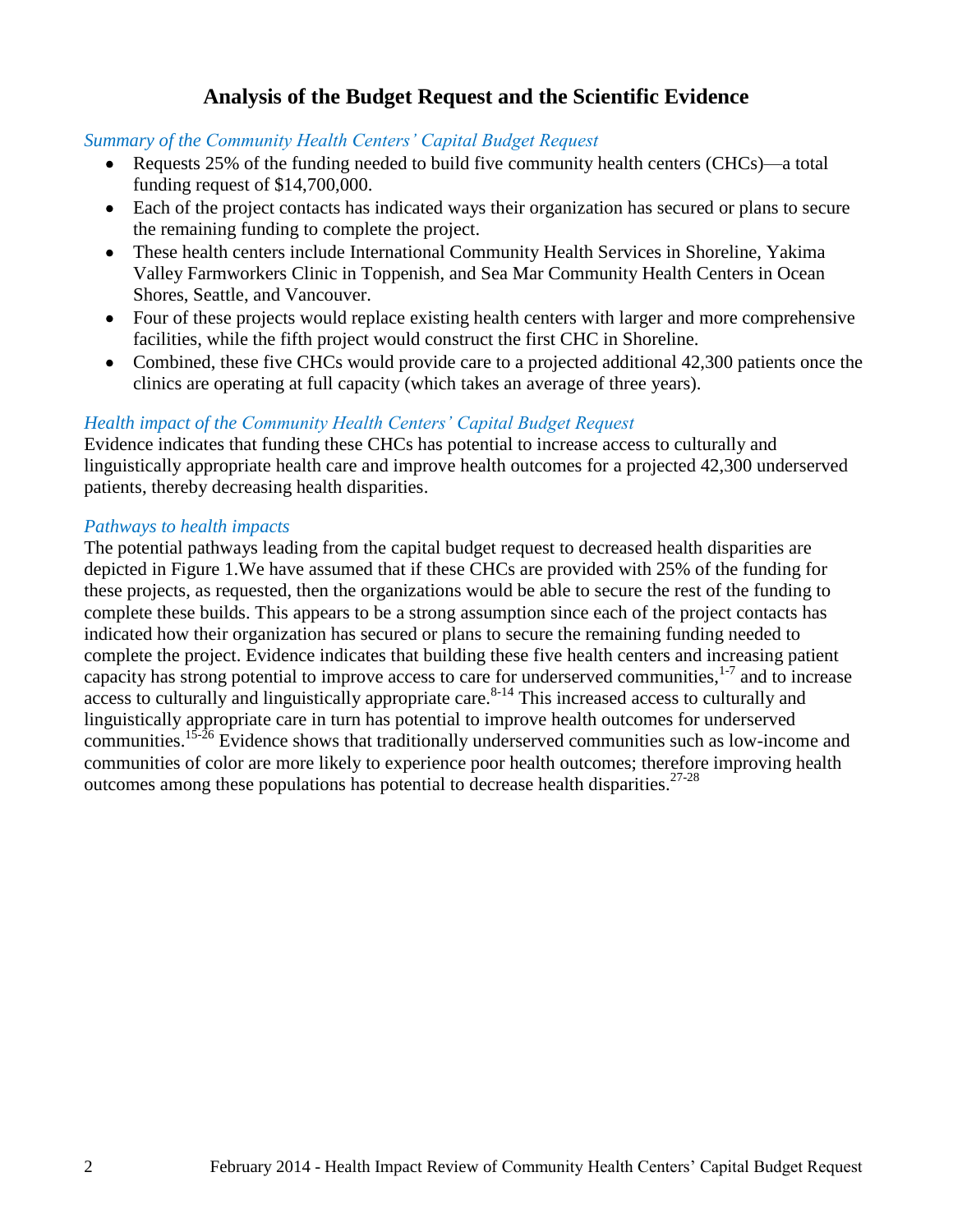# **Logic Model**

<span id="page-4-0"></span>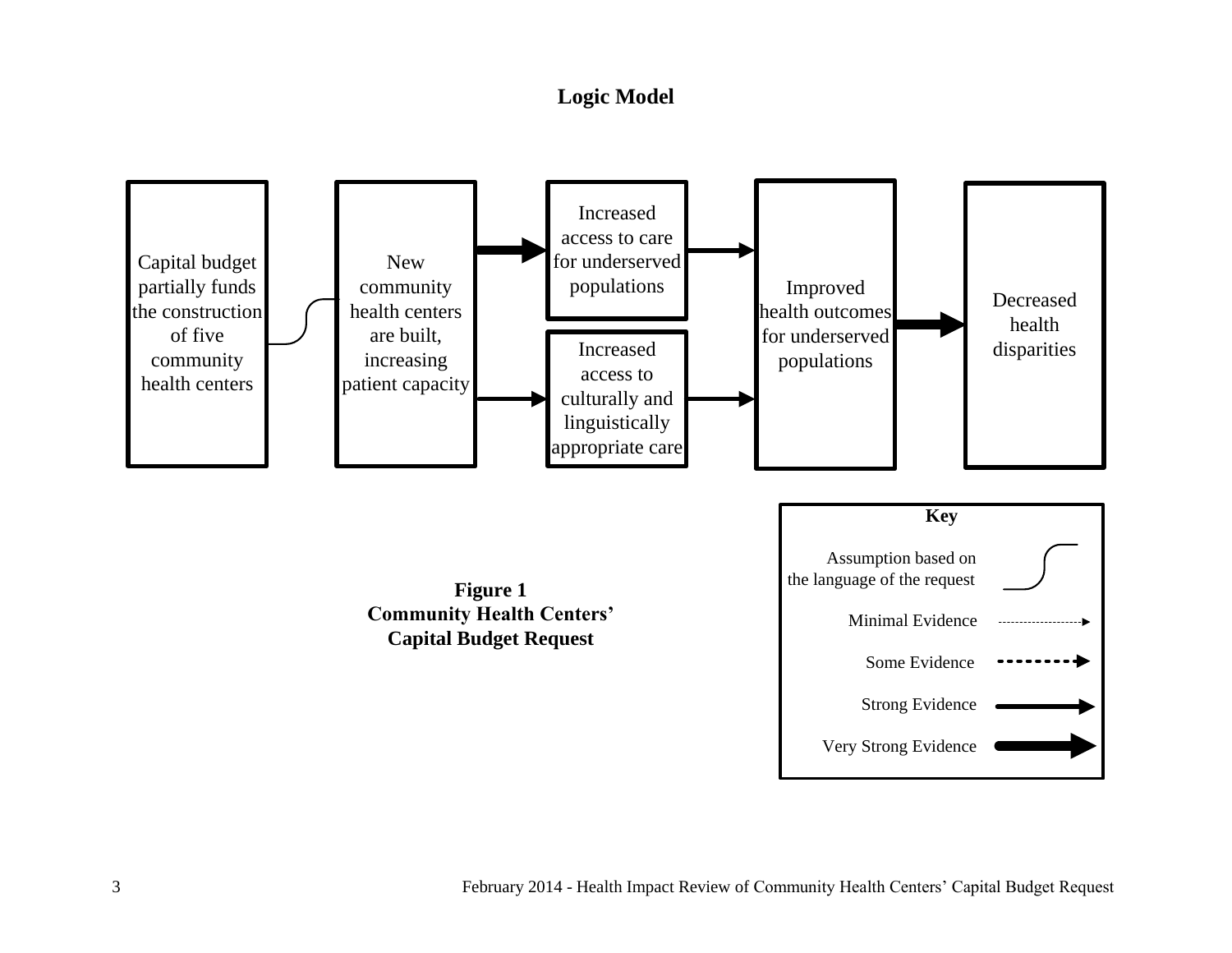<span id="page-5-0"></span>**Evidence relating to how building new community health centers and increasing patient capacity will likely increase access to care for underserved populations**

# *Summary of findings*

There is very strong evidence that building these community health centers (CHCs) and increasing patient capacity will increase access to care for underserved populations. All five of these CHCs are Federally Qualified Health Centers (FQHCs) which by definition serve an underserved area or population and offer a sliding fee scale. Four of these projects will be expansions of existing health centers that will allow for increased patient capacity. Data from these clinics show that the current centers operating on these sites serve populations who often have the least access to health care such as low-income individuals, people of color, uninsured patients, homeless populations, migrant/seasonal farmworkers, and individuals who speak a primary language other than English. The fifth project is a new International Community Health Services (ICHS) clinic in Shoreline. ICHS's currently operating clinics serve very large percentages of patients from traditionally underserved populations. Behavioral Risk Factor Surveillance System (BRFSS) data from 2010 confirms that low-income and people of color in Washington were less likely to have access to health care than their counterparts. In addition, these five clinic sites fall into areas that are dedicated medically underserved areas or have shortages of health professionals.

#### *Annotated references*

**1. Centers for Disease Control and Prevention website. Washington State Behavioral Risk Factor Surveillance System Data. 2010. Available from [http://apps.nccd.cdc.gov/s\\_broker/WEATSQL.exe/weat/freq\\_analysis.hsql?survey\\_year=2010.](http://apps.nccd.cdc.gov/s_broker/WEATSQL.exe/weat/freq_analysis.hsql?survey_year=2010) Accessed February 18, 2014.** 

Washington state 2010 BRFSS data indicate that American Indian /Alaska Native (AI/AN) and Hispanic survey respondents were significantly less likely than white respondents to have any form of health care coverage and significantly more likely to report that they were unable to see a doctor because of cost. Respondents who identified as multiracial were also more likely than white respondents to report that they were unable to see a doctor because of cost. Multiracial and Hispanic participants were less likely to have visited a dentist, dental hygienist, or dental clinic in the past year than white respondents. Lowincome populations were also significantly less likely than middle- and high-income populations to have access to care. This is evidenced through indicators such as lack of health insurance and not having seen a health provider in the past 12 months.

#### **2. International Community Health Services. 2012 Annual Report. 2012. Available from [http://www.ichs.com/wp-content/uploads/2013/06/2012-Annual-Report-web-version.pdf.](http://www.ichs.com/wp-content/uploads/2013/06/2012-Annual-Report-web-version.pdf)**

In response to a request for data from State Board of Health staff, ICHS staff provided references to pages of the ICHS 2012 Annual Report where this data could be found. In 2012 ICHS reached 20,017 patients through its clinic services and community outreach efforts. Large percentages of their patients come from traditionally underserved populations. For example, in 2012 65% of ICHS's patients had limited English proficiency and needed interpretation services, 95% were persons of color, 29% were uninsured, and 19% were homeless.

# **3. Sea Mar Community Health Centers. 2013 Users and Encounters (unpublished data). 2013.**

In response to a request for data from State Board of Health staff, Sea Mar staff provided data on patient demographics, clinic outcomes, and services provided for the three counties where the health centers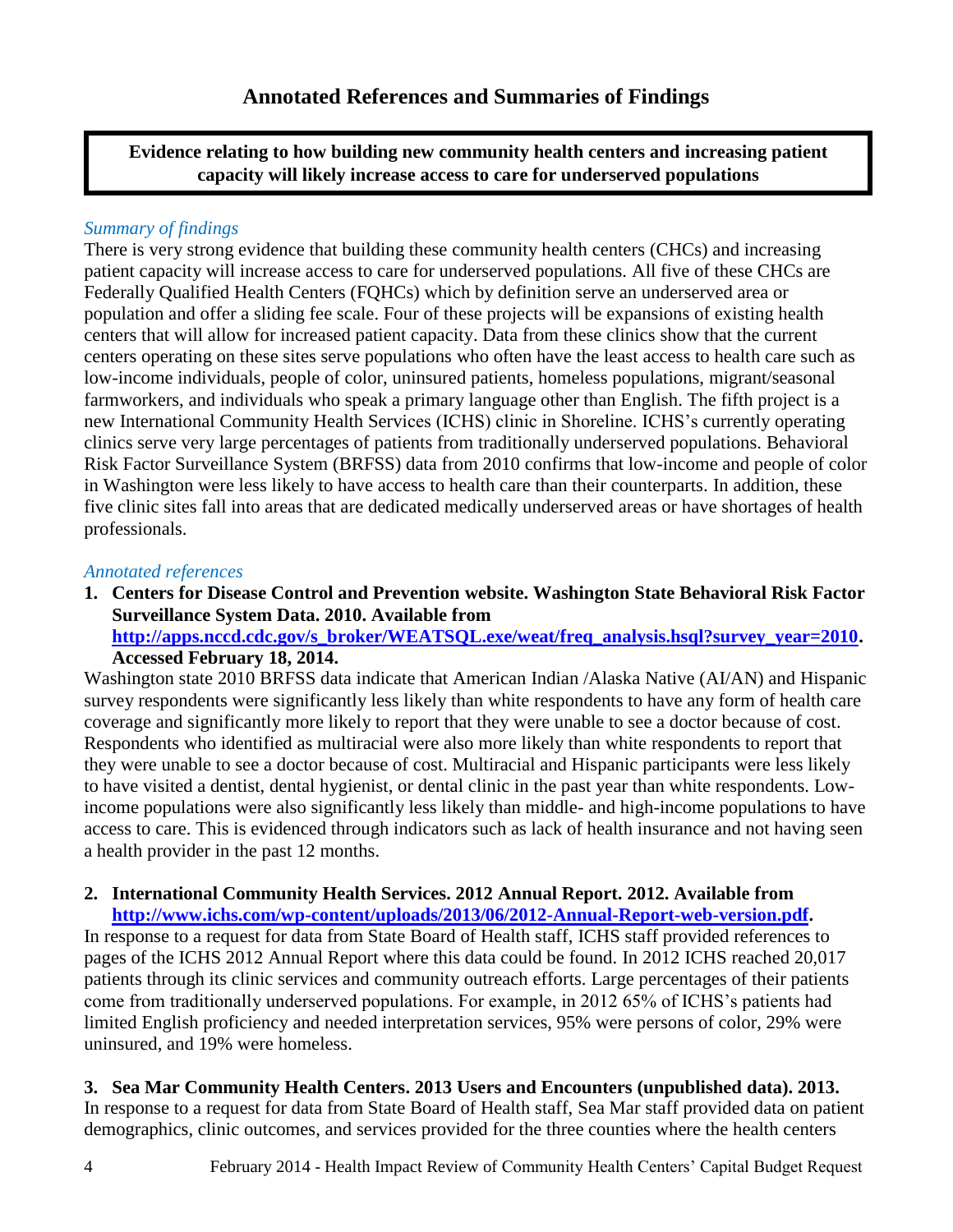they are requesting funding for are located. Clinics in Clark, King, and Grays Harbor Counties serve large percentages of traditionally underserved patients. In 2013 Sea Mar had 61,936 total patient encounters in Clark County. Over 35% of patients served were people of color; over 96% earned an annual income below 200% of Federal Poverty Level (FPL); almost 30% had no insurance; and over 67% were on Medicaid, Medicare, or Basic Health Plan. In 2013 Sea Mar had 150,054 total patient encounters in King County. Over 66% of patients served were people of color; 94% earned an annual income below 200% of FPL; nearly 46% had no insurance; and over 45% were on Medicaid, Medicare, or Basic Health Plan. In 2013 Sea Mar had 44,466 total patient encounters in Grays Harbor County. Over 19% of patients served were people of color; over 95% earned an annual income below 200% of FPL; over 25% had no insurance; and nearly 65% were on Medicaid, Medicare, or Basic Health Plan. In addition, in all three counties Sea Mar served migrant/seasonal farmworkers, homeless patients, individuals with limited English proficiency, and veterans.

#### **4. Shi L, Lebrun LA, Zhu J, et al. Clinical quality performance in U.S. health centers.**  *Health Services Research***. 2012; 47(6): 2225-2249.**

Shi et al. analyzed national 2009 data from the Uniform Data System. All FQHCs are required to submit data to this system annually. The researchers found that over 90% of the patients served had incomes below 200% of FPL, about 40% lacked insurance coverage, and about 50% were patients of color. The researchers found that a majority of the health center patients received appropriate care. The FQHCs also had rates of childhood immunization (69.0%), early prenatal care (67.3%), and low birth weight deliveries (7.3%) comparable to national performance rates. In addition they found that health center patients had higher performance rates for hypertensive patients with controlled blood pressure (63.3%) than the national rates. The researchers did find that the health center performance rates were lower than the national rates for Pap tests (58.5%), and the percentages of diabetic patients with controlled hemoglobin A1c (HbA1c) levels (71.0%). Note that these health centers had performance rates comparable to or exceeding national standards for many health measures despite the fact that they serve higher-risk patient populations.

#### **5. U.S. Department of Health and Human Services website. Health Information Technology and Quality Improvement: What are Federally Qualified Health Centers (FQHCs)? Available from [http://www.hrsa.gov/healthit/toolbox/RuralHealthITtoolbox/Introduction/qualified.html.](http://www.hrsa.gov/healthit/toolbox/RuralHealthITtoolbox/Introduction/qualified.html) Accessed February 18, 2014.**

All five of the Community Health Centers included in this capital budget request are FQHCs. An FQHC must "serve an underserved area or population, offer a sliding fee scale, provide comprehensive services, have an ongoing quality assurance program, and have a governing board of directors."

## **6. Washington State Department of Health website. Geographic Information Systems. Available from [http://ww4.doh.wa.gov/gis/standard\\_maps.htm.](http://ww4.doh.wa.gov/gis/standard_maps.htm) Accessed February 18, 2014.**

The Washington State Department of Health has created maps which indicate areas of the state that are dedicated medically underserved areas or have shortages of health professionals. These maps show that Yakima County and parts of Grays Harbor, Clark, and King Counties are medically underserved. These underserved areas include the locations for four of the five CHCs included in this capital budget request. Grays Harbor and Yakima Counties are also designated shortage areas in relation to mental health care professionals, while Clark County is a shortage area for mental health care professionals that serve migrant populations. In addition, the areas of Clark County around Vancouver have health professional shortages for the low-income population while Yakima County is a shortage area for health professionals serving migrant populations. Grays Harbor County is also being considered as a potential shortage area for health care professionals serving low-income populations, but this designation is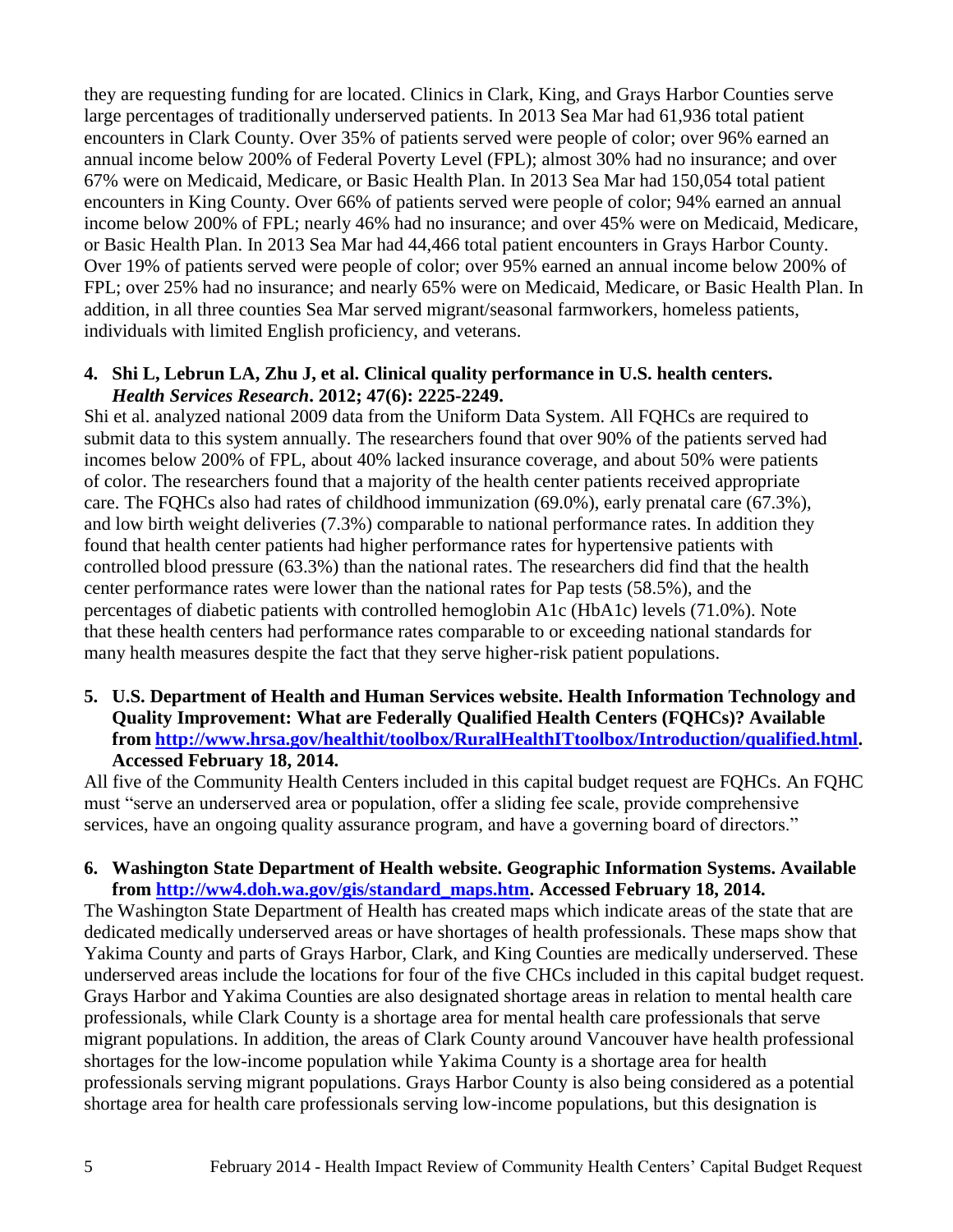pending approval. Yakima and Grays Harbor Counties are also designated dental health professional shortage areas for low-income populations.

#### **7. Yakima Valley Farmworkers Clinic. Toppenish Medical-Dental Clinic: HIR Response (unpublished). 2012.**

In response to a request for data from State Board of Health staff, Yakima Valley Farmworkers Clinic (YVFWC) staff provided data on demographics and health outcomes of patients served at the Toppenish Medical-Dental Clinic. In 2013 this clinic served 16,979 medical, 6,969 dental, and 1,673 program patients. Eighty-three percent of the medical patients and 89% of the dental patients were Hispanic. Ninety percent of the medical patients and 60% of the dental patients earned less than 200% of the federal poverty level. Nearly 30% of the medical patients and over 20% of the dental patients were migrant/seasonal farmworkers or their dependents. Fifty percent of the medical patients and 63% of the dental patients spoke a primary language other than English. Twenty-two percent of both the medical and dental patients were uninsured. Fifty percent of the medical and 65% of the dental patients were insured through Medicaid.

#### **Evidence relating to how building new community health centers and increasing patient capacity will likely increase patient access to culturally and linguistically appropriate care**

#### *Summary of findings*

There is strong evidence indicating that building these new CHCs and increasing patient capacity will increase patient access to culturally and linguistically appropriate care. All three of these organizations (Sea Mar, ICHS, YVFWC) have missions focused on serving diverse patient populations using culturally and linguistically appropriate care and/or were established expressly for serving diverse populations. These organizations offer interpretation services for their patients, multicultural and multilingual providers, and educational services and resources that are culturally tailored and available in multiple languages. In addition, at least one study found that providers who reported the availability of culturally and linguistically tailored patient education materials at their clinic were more likely to have attitudes reflecting a motivation to learn about cultures within their practice and society, and had a higher frequency of cultural competence behaviors than their counterparts. The National Association of Community Health Centers found that 84% of CHCs provided clinical services to non-English speaking patients using bilingual clinical staff without the aid of an interpreter.

#### *Annotated references*

#### **8. International Community Health Services website. Available from [http://www.ichs.com/.](http://www.ichs.com/) Accessed February 18, 2014.**

ICHS's mission is to "provide culturally and linguistically appropriate health services to improve the health of Asian Pacific Islanders and the broader community." ICHS provides free on-site interpretation in several languages and dialects such as Amharic, Chinese (including Cantonese, Mandarin, and Toisanese), Filipino (including Ilocano, Tagalog, and Visayan), French, Japanese, Khmer, Korean, Lao, Mien, Samoan, Spanish, Taiwanese, Thai, Tigrinya, and Vietnamese. The International District Medical & Dental Clinic also offers Chinese Traditional Medicine services. In addition they offer resources catered to unique cultures such as cookbooks of healthy Asian recipes that provide nutritional guidance for patients with diabetes. These cookbooks as well as other educational materials are offered in multiple languages.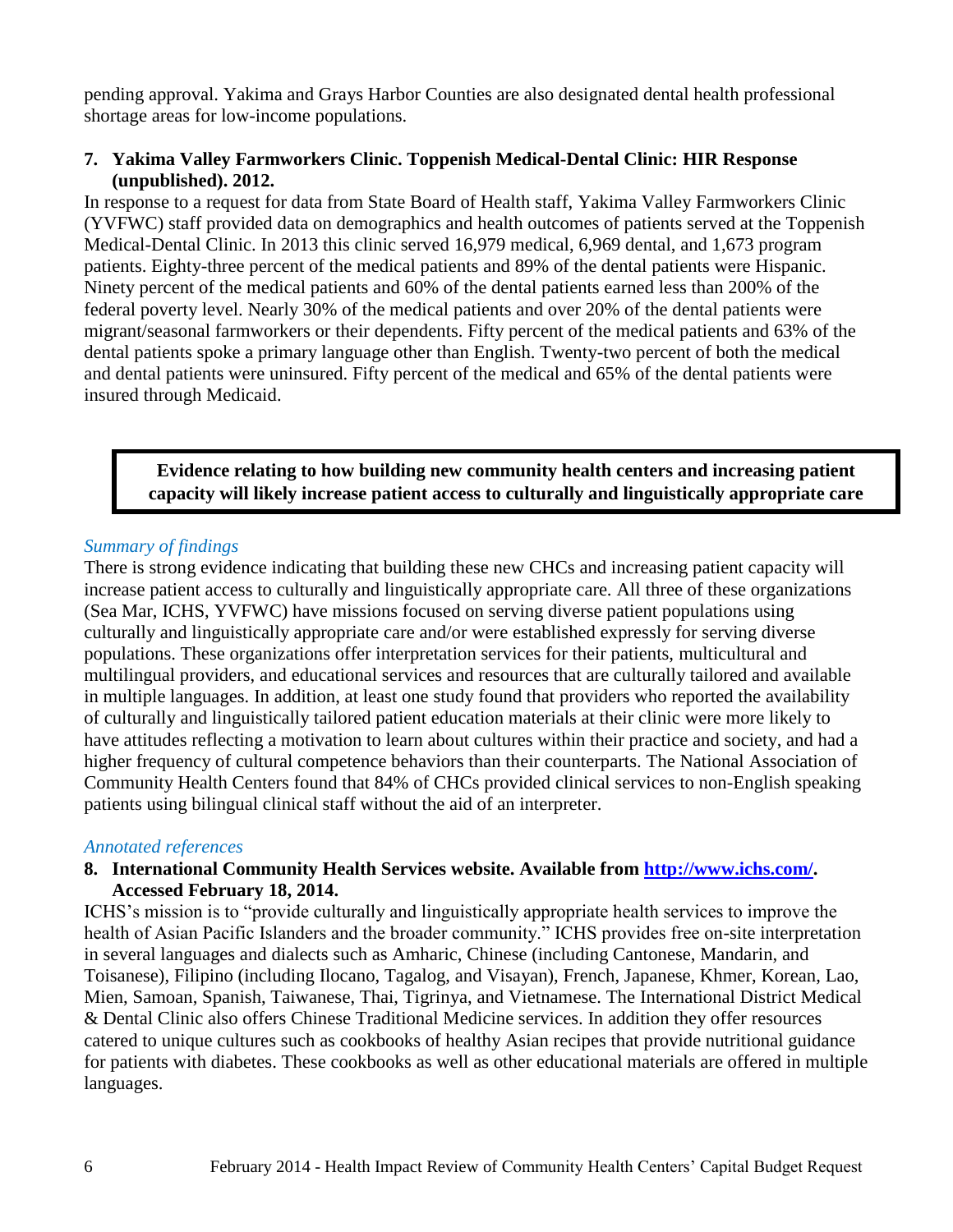#### **9. National Association of Community Health Centers. Serving Patients with Limited English Proficiency: Results of a Community Health Center Survey. Available from [http://www.nachc.com/client//LEPReport.pdf.](http://www.nachc.com/client/LEPReport.pdf) Accessed February 18, 2014.**

This report indicates that in 2001, 95% of CHC patients surveyed reported that their clinicians spoke their language. In 2007 the National Association of Community Health Centers, in partnership with the National Health Law Program surveyed its member health centers. The survey data indicate that 87% of CHCs inquired about a patient's need for language services during intake while 84% of CHCs provided clinical services to non-English speaking patients using bilingual clinical staff without the aid of an interpreter.

#### **10. Paez KA, Allen JK, Carson KA, Cooper LA. Provider and clinic cultural competence in a primary care setting.** *Social Science & Medicine***. 2008; 66(5): 1204-16.**

Paez et al. conducted a cross-sectional survey of clinicians participating in interventions to enhance patient-provider communication (n=49). The sample was drawn from 23 community-based clinics in Maryland and Delaware. Providers who reported a higher percent of nonwhite staff at their clinic and those who reported the availability of culturally and linguistically tailored patient education materials at their clinic where more likely than their counterparts to: a) have attitudes reflecting a motivation to learn about cultures within their practice and society, and b) have a higher frequency of culturally competent behaviors.

## **11. Sea Mar Community Health Centers. Description of Services (unpublished). 2014.**

In response to a request for data from State Board of Health staff, Sea Mar staff provided data on patient demographics, clinic outcomes, and services provided for the three counties where the health centers they are requesting funding for are located. Sea Mar provides a number of services tailored to a diverse patient population. For example they provide outreach and assistance to elderly Latino clients who have difficulty accessing services due to language and/or cultural difficulties with services providers; residential treatment for alcohol and substance abuse to adults and youth, including the only Spanishlanguage inpatient substance-abuse treatment program in the state; bilingual, bicultural long-term skilled nursing care to elderly and convalescent residents including Alzheimer's patients; childcare services that build on the Latino cultural tradition of intergenerational learning; safe, adequate, low-cost seasonal housing for migrant farmworkers and their families; and licensed bilingual, bicultural outpatient mental health and substance abuse counseling to individuals, groups, and families.

# **12. Sea Mar Community Health Centers website. Available from**

## **[http://www.seamarchc.org/index.php.](http://www.seamarchc.org/index.php) Accessed February 18, 2014.**

Sea Mar's mission is to provide "quality, comprehensive health, human and housing services to diverse communities, specializing in services to Latinos." In addition, the organization is committed to providing care with respect and sensitivity to persons of "all cultural and socio-economic backgrounds." Its website is available in both English and Spanish.

#### **13. Slack KS, Holl JL, Yoo J, Amsden LB, Collins E, Bolger K. Welfare, work, and health care access predictors of low-income children's physical health outcomes.** *Children and Youth Services Review***. 2007; 29(6): 782-801.**

Slack et al. cite research in their introduction indicating that uninsured patients with access to CHCs are less likely than uninsured people receiving care in other health settings to delay care, go without needed care, or fail to fill prescriptions. In addition Slack et al. cite evidence that CHCs provide more culturally competent care, improve access to care, and provide higher quality care than other health care settings. The researchers analyzed data from the Illinois Family Study, a six-year longitudinal study of Temporary Assistance to Needy Families (TANF) recipients. They found that receiving care at a CHC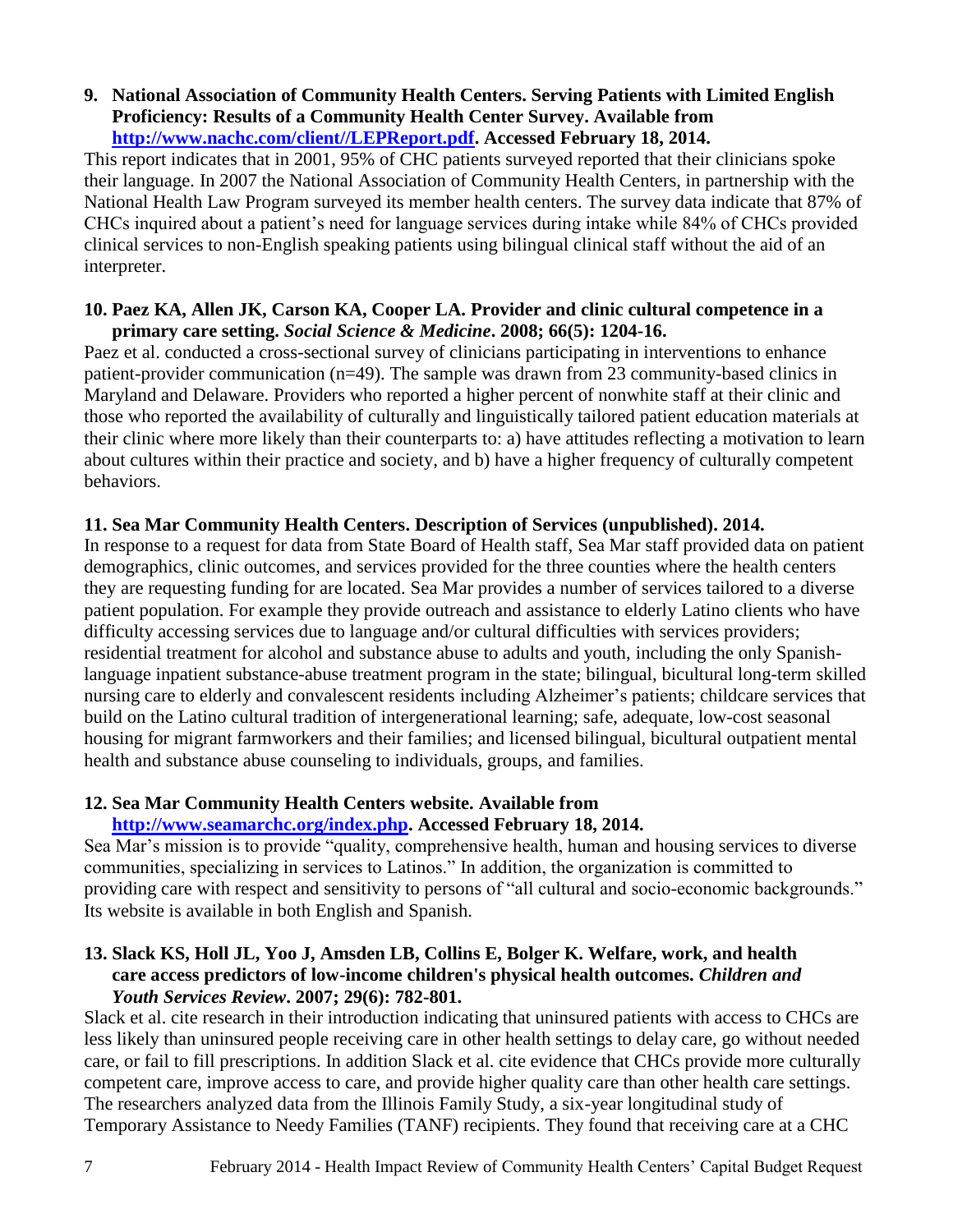was associated with positive health measures (although unrelated to ratings of 'excellent' health). The researchers also found that lapses in health care coverage were associated with worse general health for children.

# **14. Yakima Valley Farmworkers Clinic. Toppenish Medical-Dental Clinic: HIR Response (unpublished). 2012.**

In response to a request for data from State Board of Health staff, YVFWC staff provided data on demographics and health outcomes of patients served at the Toppenish Medical-Dental Clinic as well as programs available for these patients. An estimated two-thirds of the YVFWC staff members are bilingual/bicultural. A number of programs available at the YVFWC Toppenish Medical-Dental clinic help educate patients about chronic disease in their native language. The asthma home visiting program provides patients assistance in decreasing asthma triggers in their environment and provides personalized training in appropriate usage of their inhalers. The Tomando de Sus Salud classes (developed at Stanford University) are available to anyone with a chronic illness. Staff from YVFWC has indicated that this program is both culturally and linguistically appropriate for Spanish-speaking immigrant patients. Survey data indicate that completion of this program is associated with improvements in stage of change (more commitment to taking medication, exercising and eating appropriately), self-care (for their chronic illness), and attitude (toward the chronic illness). The majority of patients who completed these classes also saw improved HbA1c numbers.

# **Evidence relating to how increasing access to care for underserved populations will likely improve health outcomes for these patients**

## *Summary of findings*

There is strong evidence that improving access to health care is associated with improved health outcomes, and that CHCs result in health and quality care outcomes that are comparable to or exceed those of other care settings. For example, evidence indicates that patients, who receive care at FQHCs when compared to non-FQHC patients, had lower rates of multi-day admission, emergency department visits, and readmission rates, and higher rates of controlled blood pressure. FQHC- patients also had rates comparable to non-FQHC patients for rates of childhood immunization, early prenatal care, and low birth weight deliveries. Data indicate that CHCs are associated with health outcomes comparable or exceeding those of other health care settings despite the fact they the serve higher-risk patient populations.

## *Annotated references*

**15. California Primary Care Association. Value of Community Health Centers Study: Partnership HealthPlan of California Case Study. 2013. Available from [http://www.cpca.org/cpca/assets/File/Announcements/2013-01-29-ValueofCHCStudy.pdf.](http://www.cpca.org/cpca/assets/File/Announcements/2013-01-29-ValueofCHCStudy.pdf)** 

## **Accessed February 18, 2014.**

The California Primary Care Association analyzed data from patients who had been a part of Partnership HealthPlan of California in order to determine if outcomes differed for patients using an FQHC as a usual source of care versus non-FQHC patients. Compared to non-FQHC adult patients, adult FQHC patients had 64% lower rates of multi-day admissions, 18% lower rates of emergency department visits, 4.9% lower 30-day readmission rates, and about one-fourth the total inpatient bed days. Data also show that CHCs have comparable or better rates of childhood immunization, early prenatal care, and low birth weight deliveries.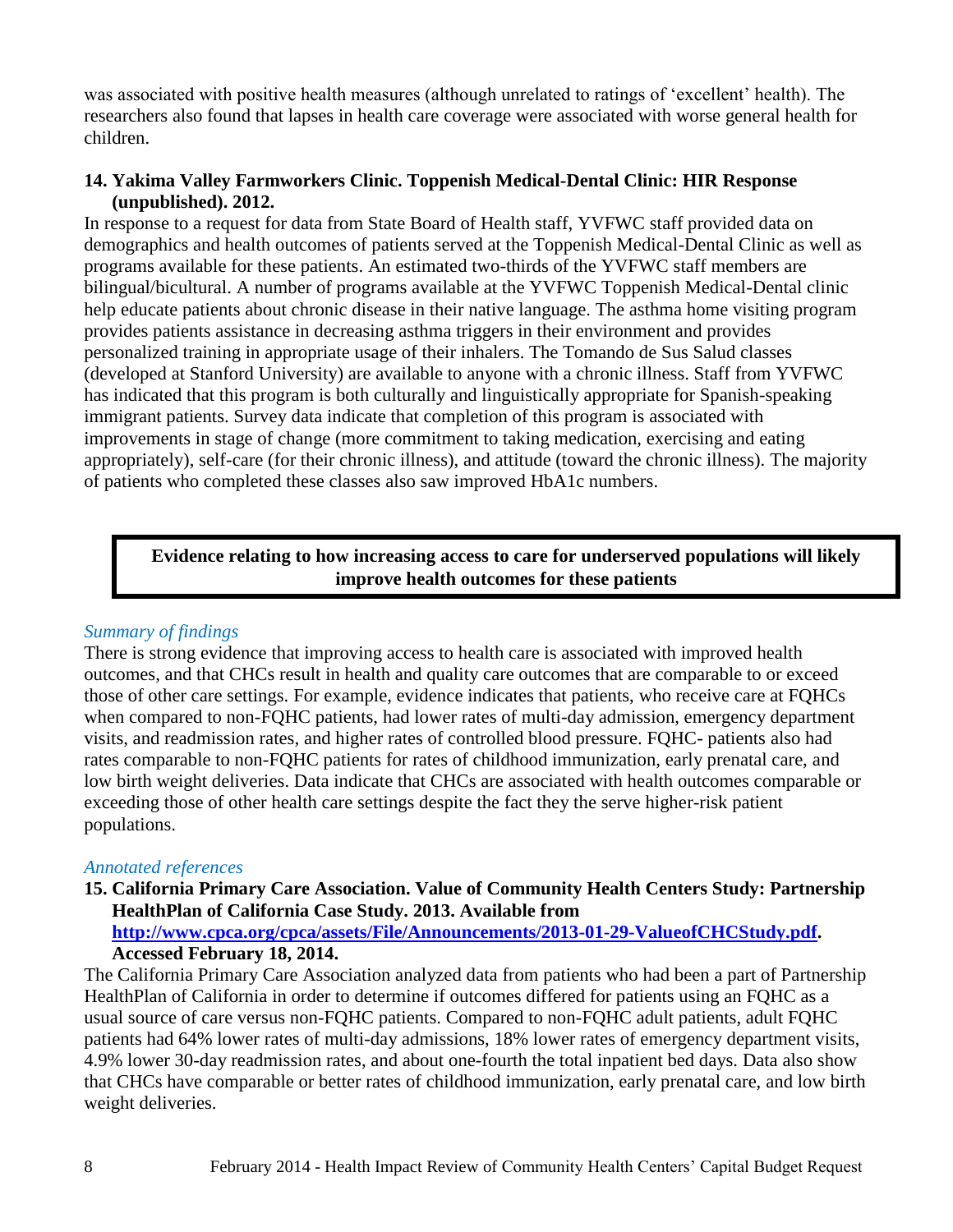#### **16. Goldman LE, Chu PW, Tran H, Romano MJ, Stafford RS. Federally Qualified Health Centers and private practice performance on ambulatory care measures.** *American Journal of Preventive Medicine***. 2012; 43(2): 142-9.**

Goldman et al. took a cross-sectional analysis of visits in the 2006-2008 National Ambulatory Medical Care Survey in order to determine if FQHCs and FQHC look-alikes compared with private practice primary care physicians (PCPs) on 18 quality measures. They found that FQHCs and look-alikes demonstrated better or equal performance when compared to private practice PCPs on many measures, despite the fact that they server higher-risk populations. Without adjusting for patient characteristics, FQHCs and look-alikes performed better on six measures, lower on one measure (diet counseling in at-risk adults), and comparably to private practice PCPs on 11 measures. FQHCs and look-alikes performed better on measures including pharmacologic management of common chronic disease and appropriate use of screening tests. Note that all 18 of these measures were quality of care measures not health outcome measures.

## **17. Lee SL, Shekherdimian S, Chiu VY, Sydorak RM. Perforated appendicitis in children: Equal access to care eliminates racial and socioeconomic disparities.** *Journal of Pediatric Surgery***. 2010; 45(6): 1203-1207.**

Lee et al. cite previous evidence of racial/ethnic and socioeconomic disparities in appendiceal perforation rates. They analyzed data from the Southern California Kaiser Permanente Discharge Abstract Database. The researchers assumed that all patients in this sample would have equal access to care since they all have access to Kaiser clinics. They found that lower socioeconomic background and being a person of color was not associated with higher appendiceal perforation rates among this sample of children with assumed equal access to care. The researchers conclude that disparities in pediatric appendicitis outcomes are preventable in a system that offers equal access to health care. Several limitations exist in this study design including that the sample only included children with insurance and that the design did not take into account barriers to accessing care outside of being uninsured.

#### **18. Shi L, Lebrun LA, Zhu J, et al. Clinical quality performance in U.S. health centers.**  *Health Services Research***. 2012; 47( 6): 2225-2249.**

Shi et al. analyzed national 2009 data from the Uniform Data System. All FQHCs are required to submit data to this system annually. The researchers found that over 90% of the patients served had incomes below 200% of FPL, about 40% lacked insurance coverage, and about 50% were patients of color. The researchers found that a majority of the health center patients received appropriate care. The FQHCs also had rates of childhood immunization (69.0%), early prenatal care (67.3%), and low birth weight deliveries (7.3%) comparable to national performance rates. In addition they found that health center patients had higher performance rates for hypertensive patients with controlled blood pressure (63.3%) than the national rates. The researchers did find that the health center performance rates were lower than the national rates for Pap tests (58.5%), and the percentages of diabetic patients with controlled hemoglobin A1c (HbA1c) levels (71.0%). Note that these health centers had performance rates comparable to or exceeding national standards for many health measures despite the fact that they serve higher-risk patient populations.

#### **19. Slack KS, Holl JL, Yoo J, Amsden LB, Collins E, Bolger K. Welfare, work, and health care access predictors of low-income children's physical health outcomes.** *Children and Youth Services Review***. 2007; 29(6): 782-801.**

Slack et al. cite research in their introduction indicating that uninsured patients with access to CHCs are less likely than uninsured people receiving care in other health settings to delay care, go without needed care, or fail to fill prescriptions. In addition Slack et al. cite evidence that CHCs provide more culturally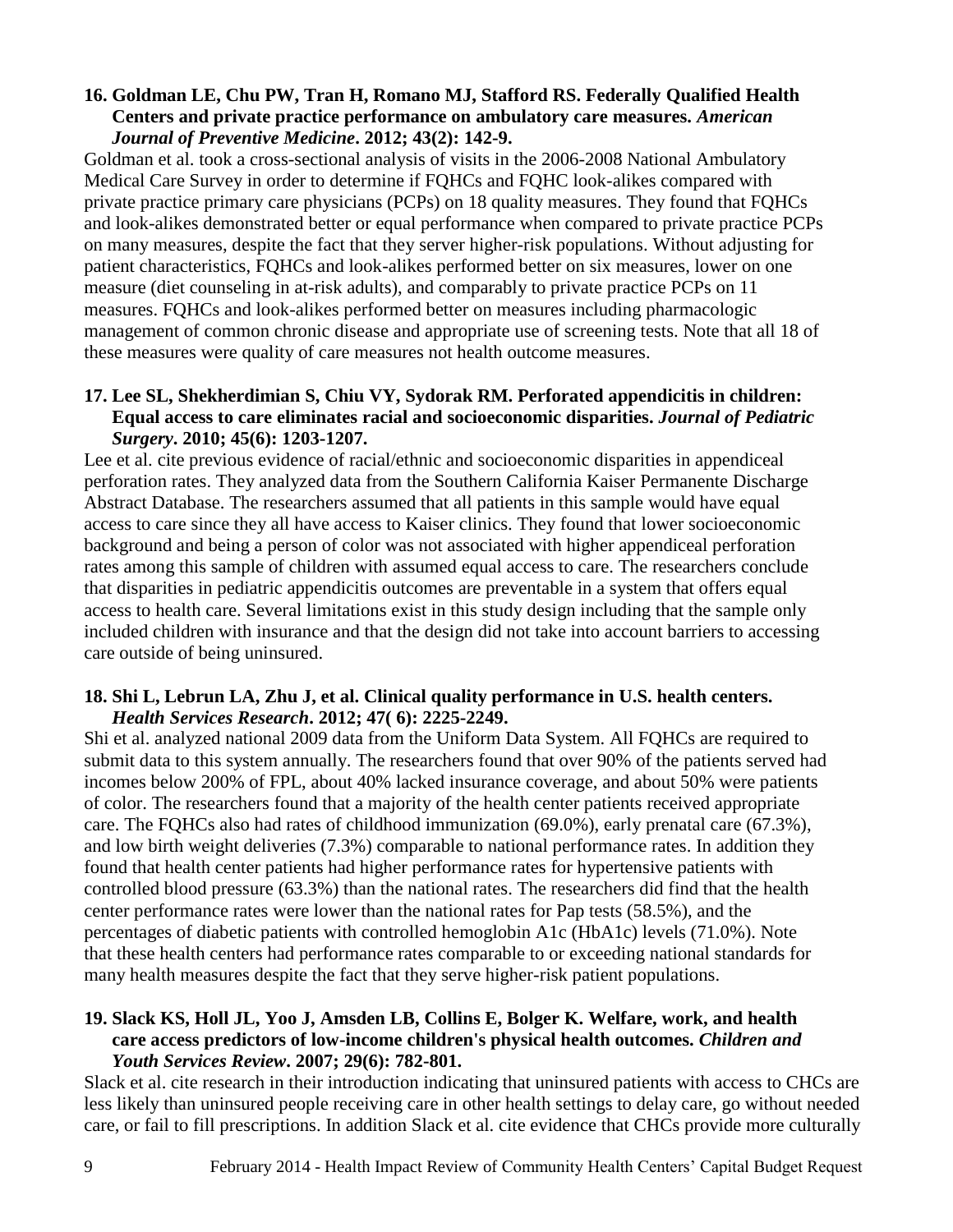competent care, improve access to care, and provide higher quality care than other health care settings. The researchers analyzed data from the Illinois Family Study, a six-year longitudinal study of Temporary Assistance to Needy Families (TANF) recipients. They found that receiving care at a CHC was associated with positive health measures (although unrelated to ratings of 'excellent' health). The researchers also found that lapses in health care coverage were associated with worse general health for children.

## **20. Yakima Valley Farmworkers Clinic. Toppenish Medical-Dental Clinic HIR Response.**

In response to a request for data from State Board of Health staff, YVFWC staff provided data on demographics and health outcomes of patients served at the Toppenish Medical-Dental Clinic as well as programs available for these patients. Patients seen at the Toppenish Medical clinic in 2012, 2013, and early 2014 showed comparable or better health outcomes on many measures when compared to national averages. For example diabetic patients seen at Toppenish Medical in 2013 ( $n = 1.613$ ) had outcomes in line with national averages for blood pressure and HbA1c levels while Toppenish Medical patients age  $50 - 75$  years (n = 3,137) had colorectal cancer screening rates higher than the national average. A number of programs available at the Toppenish Medical-Dental clinic help educate patients about their chronic disease in their native language. The asthma home visiting program provides patients assistance in decreasing asthma triggers in their environment and provides personalized training in appropriate usage of their inhalers. The Tomando de Sus Salud classes (developed at Stanford University) are available to anyone with a chronic illness. Staff from YVFWC indicated that this program is both culturally and linguistically appropriate for Spanish-speaking immigrant patients. Survey data indicate that completion of this program is associated with improvements in stage of change (more commitment to taking medication, exercising and eating appropriately), self-care (for their chronic illness), and attitude (toward the chronic illness). The majority of patients who completed these classes also saw improved HbA1c numbers.

# **Evidence relating to how access to culturally and linguistically appropriate care will likely improve patient health outcomes**

# *Summary of findings*

There is strong evidence that culturally and linguistically appropriate care is associated with improved health and health care outcomes—particularly among diverse patient populations. Research has found a link between culturally competent care and outcomes such as: increased access to services, active participation in the care, greater satisfaction, improved clinical outcomes, decreased patient stress, increased treatment adherence, increased engagement in a health promoting lifestyle, increased dietary adherence, increased quality of life measures, high self-efficacy, and HIV viral suppression. At least one study also found that cultural sensitivity of the provider had a larger direct impact on both patient satisfaction and dietary adherence for the African American patient group than for the white patient group studied. Another study found that while racial disparities were observed for health outcomes among patients of providers with low cultural competence scores, these disparities did not exist among patients of moderate and high culturally competent providers.

## *Annotated references*

#### **21. Browne A, Varcoe C, Wong S, et al. Closing the health equity gap: Evidence-based strategies for primary health care organizations. International Journal for Equity in Health. 2012;11(1).**

Browne et al. conducted a mixed methods ethnographic study of primary health care centers in Canada. They collected data through interviews and focus groups with patients and staff ( $n=114$ ), participant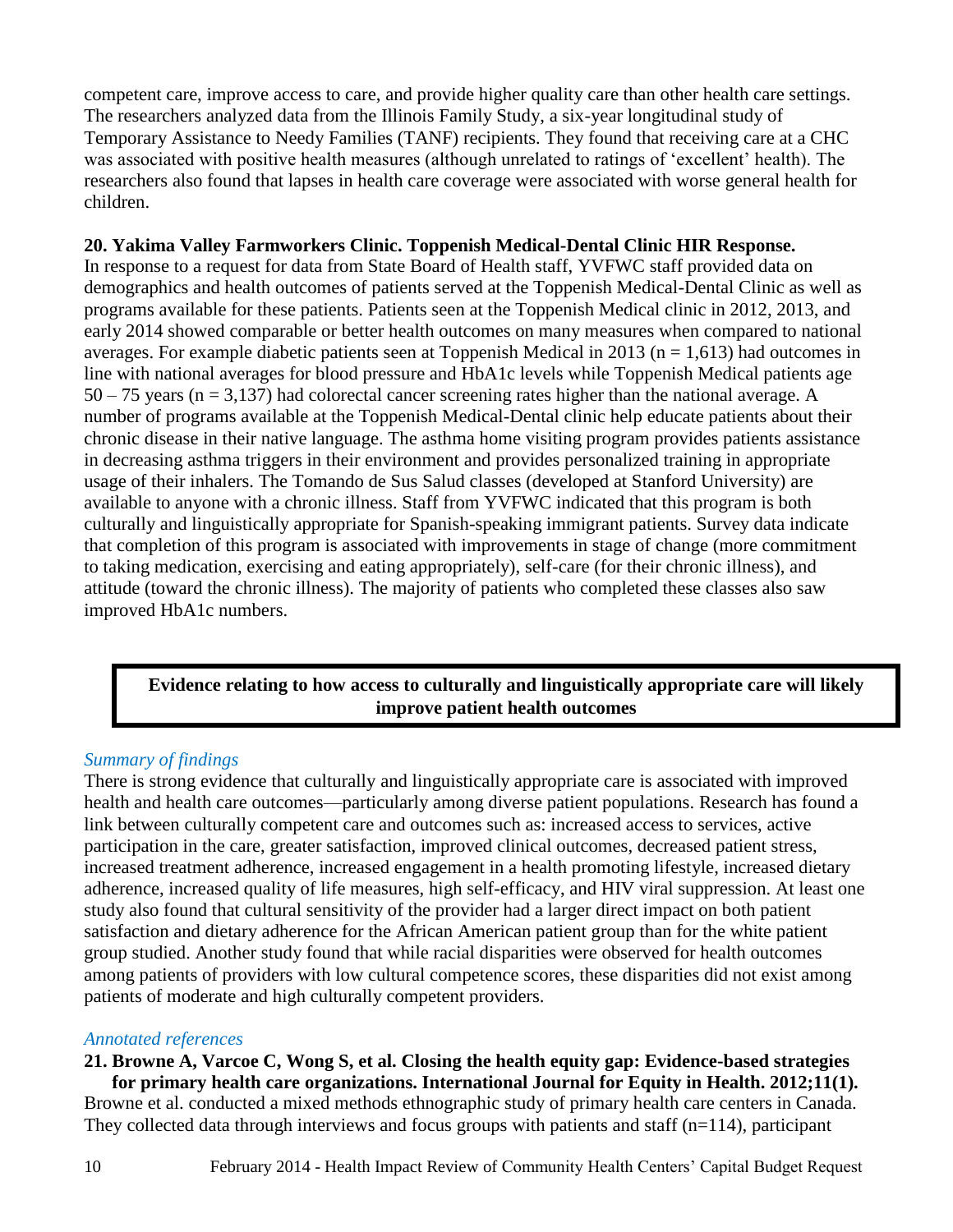observation (900 hours), and analysis of organizational documents. They identified four dimensions of equity-oriented services which lead to "improvements in the quality of care, an improved 'fit' between people's needs and services, enhanced trust and engagement by patients, and a shift from crisis-oriented care to continuity of care." The dimensions of equity-oriented care that they identified are: inequityresponsive care (addressing the social determinants of health); trauma- and violence-informed care (recognizing that many marginalized populations are affected by trauma and violence and provided care should be empowering); contextually-tailored care (expanding care from being patient centered to also include community context and resources); and culturally-competent care (taking into account how culture and experiences of discrimination impact the patient). Participants (both patients and providers) linked these strategies to short-term outcomes (increases in patients' capacity to manage their own health, and increased access to resources essential to support health) as well as longer-term improvements in health and quality of life that have the potential for reducing health disparities at the population level.

## **22. Hawthorne K, Robles Y, Cannings-John R, Edwards AG. Culturally appropriate health education for Type 2 diabetes in ethnic minority groups: A systematic and narrative review of randomized controlled trials. Diabetic Medicine: A Journal of the British Diabetic Association. 2010;27(6):613-623.**

Hawthorne et al. conducted a systematic meta-analysis of the literature to determine if culturally relevant health education is more effective than 'usual' health education for individuals from diverse backgrounds living with diabetes. They included randomized controlled trials of specific diabetes health education interventions conducted with participants in high- and upper-middle-income countries. Eleven articles fit their strict inclusion criteria (seven of which were conducted in the United States). Hawthorne et al. provide a detailed description of the measures and methods used in these studies, as well as metaanalysis of the results for measures that were comparable across multiple studies. They indicate that culturally competent health education was associated with significantly higher improvements in clinical and quality of life measures as well as in improved knowledge scores when compared with the control programs.

#### **23. Mancoske RJ, Lewis ML, Bowers-Stephens CFA. Cultural competence and children's mental health service outcomes. Journal of Ethnic & Cultural Diversity in Social Work. 2012;21(3):195-211.**

Mancoske et al. conducted a thorough literature review on the research looking at the associations between cultural competence of health care personnel and medical and health outcomes. They identified a number of studies and reviews which highlight several studies which have shown a connection between culturally relevant care and positive health outcomes (such as symptom reductions) or a connection between care that is not culturally competent and poor health outcomes. The researchers also indicate though, that more research is needed on this topic. The study conducted by Mancoske et al. in a children's mental health program explored the relationship between clients' perceptions of their mental health provider's cultural competency and outcomes such as client satisfaction and positive mental health outcomes for children and their families. The child's caregiver provided information on their experiences and perceptions of the provider's cultural competency/sensitivity through interviews (n=111). They found that clients who reported greater perceived culturally competence of care also reported significantly greater levels of access to services, active participation in the care, and greater satisfaction. Higher perceived cultural competence was also significantly associated with improved clinical outcomes (using measures such as, "child better off, better at handling life, gets along with family, gets along with others, better in school, coping, and family life satisfaction.")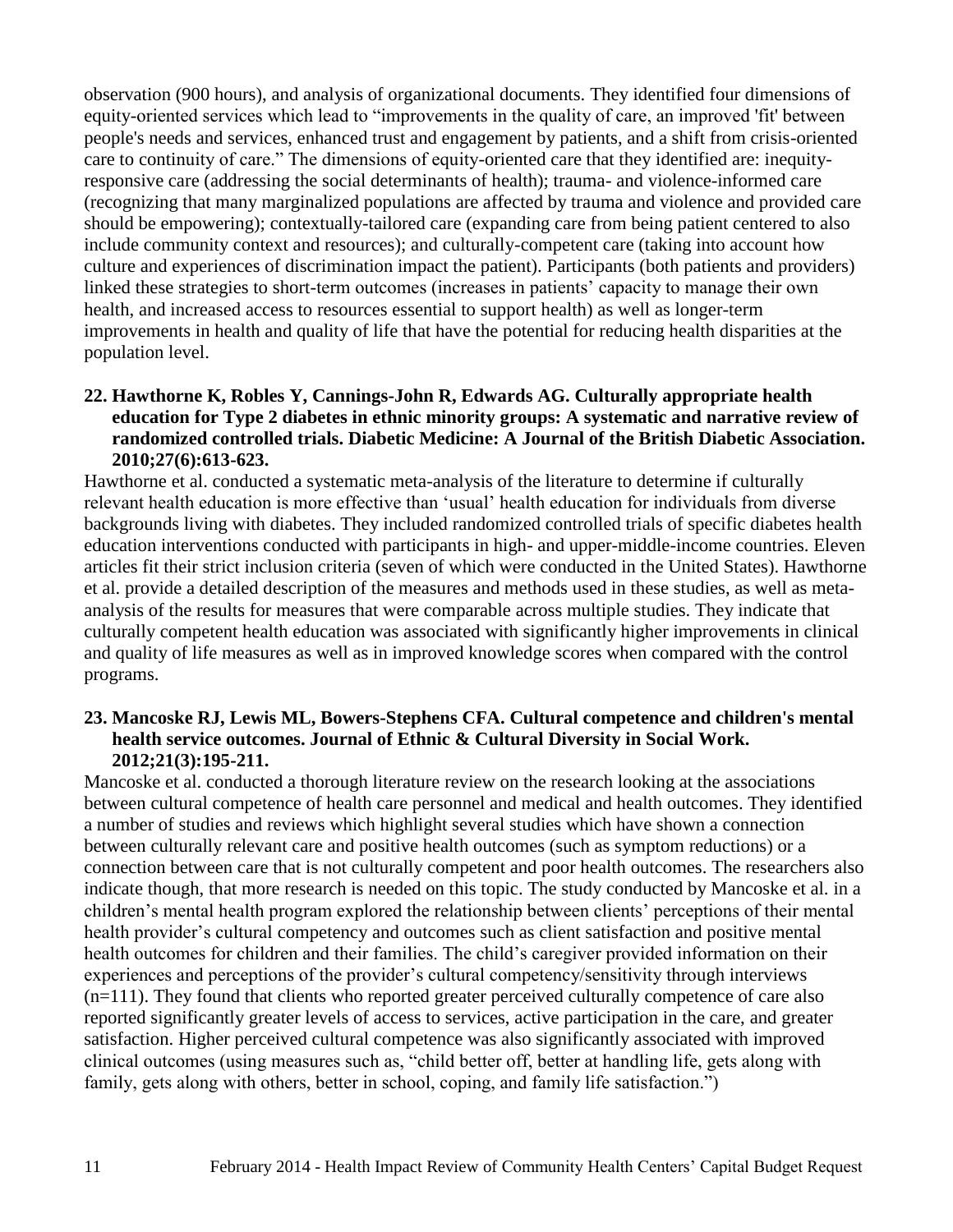#### **24. Saha S, Korthuis PT, Cohn JA, Sharp VL, Moore RD, Beach MC. Primary care provider cultural competence and racial disparities in HIV care and outcomes. J Gen Intern Med. 2013;28:622-629.**

Saha et al. evaluated the impact of cultural competence among primary care providers at four HIV care sites across the United States on patient outcomes. They recruited providers to participate and then recruited five to 10 patients of each participating provider. They measured the cultural competence of each provider using an instrument that they developed. The researchers also measured patient outcome data. They found that, after adjusting for clinical and demographic variables, nonwhite patients whose providers scored in the middle or highest third on the cultural competence evaluation were more likely than those with providers in the lowest third to be on antiretrovirals (ARVs), have high self-efficacy, and report complete ARV adherence. The data also indicate that while racial disparities were observed in receipt of ARVs, self-efficacy, and viral suppression among patients of providers with low cultural competence scores, these disparities did not exist among patients of moderate and high culturally competent providers.

#### **25. Tucker CM, Marsiske M, Rice KG, Nielson JJ, Herman K. Patient-centered culturally sensitive health care: Model testing and refinement. Health psychology : Official Journal of the Division of Health Psychology, American Psychological Association. 2011; 30(3):342-350.**

Tucker et al. recruited predominantly low-income African American (n=110) and non-Hispanic white American (n=119) patients from community-based primary care clinics to complete written questionnaires about perceived provider cultural sensitivity, and their own adherence to treatment. They used the Tucker Culturally Sensitive Health Care Inventory and other instruments. The researchers found that patient's perceptions of provider cultural sensitivity and treatment adherence were less than optimal for both racial/ethnic groups. The researchers used statistical modeling and found significant links between perceived provider cultural sensitivity and decreased patient stress and increased treatment adherence variables (i.e., engagement in a health promoting lifestyle, medication adherence, and dietary adherence). They also found that cultural sensitivity had a larger direct impact on both patient satisfaction and dietary adherence for the African American patient group that for the white patient group.

## **26. Yakima Valley Farmworkers Clinic. Toppenish Medical-Dental Clinic HIR Response.**

In response to a request for data from State Board of Health staff, YVFWC staff provided data on demographics and health outcomes of patients served at the Toppenish Medical-Dental Clinic as well as programs available for these patients. Patients seen at the Toppenish Medical clinic in 2012, 2013, and early 2014 showed comparable or better health outcomes on many measures when compared to national averages. For example diabetic patients seen at Toppenish Medical in 2013 ( $n = 1.613$ ) had outcomes in line with national averages for blood pressure and HbA1c levels while Toppenish Medical patients age 50 – 75 years (n = 3,137) had colorectal cancer screening rates higher than the national average. A number of programs available at the Toppenish Medical-Dental clinic help educate patients about their chronic disease in their native language. The asthma home visiting program provides patients assistance in decreasing asthma triggers in their environment and provides personalized training in appropriate usage of their inhalers. The Tomando de Sus Salud classes (developed at Stanford University) are available to anyone with a chronic illness. Staff from YVFWC have indicated that this program is both culturally and linguistically appropriate for Spanish-speaking immigrant patients. Survey data indicate that completion of this program is associated with improvements in stage of change (more commitment to taking medication, exercising and eating appropriately), self-care (for their chronic illness), and attitude (toward the chronic illness). The majority of patients who completed these classes also saw improved HbA1c numbers.